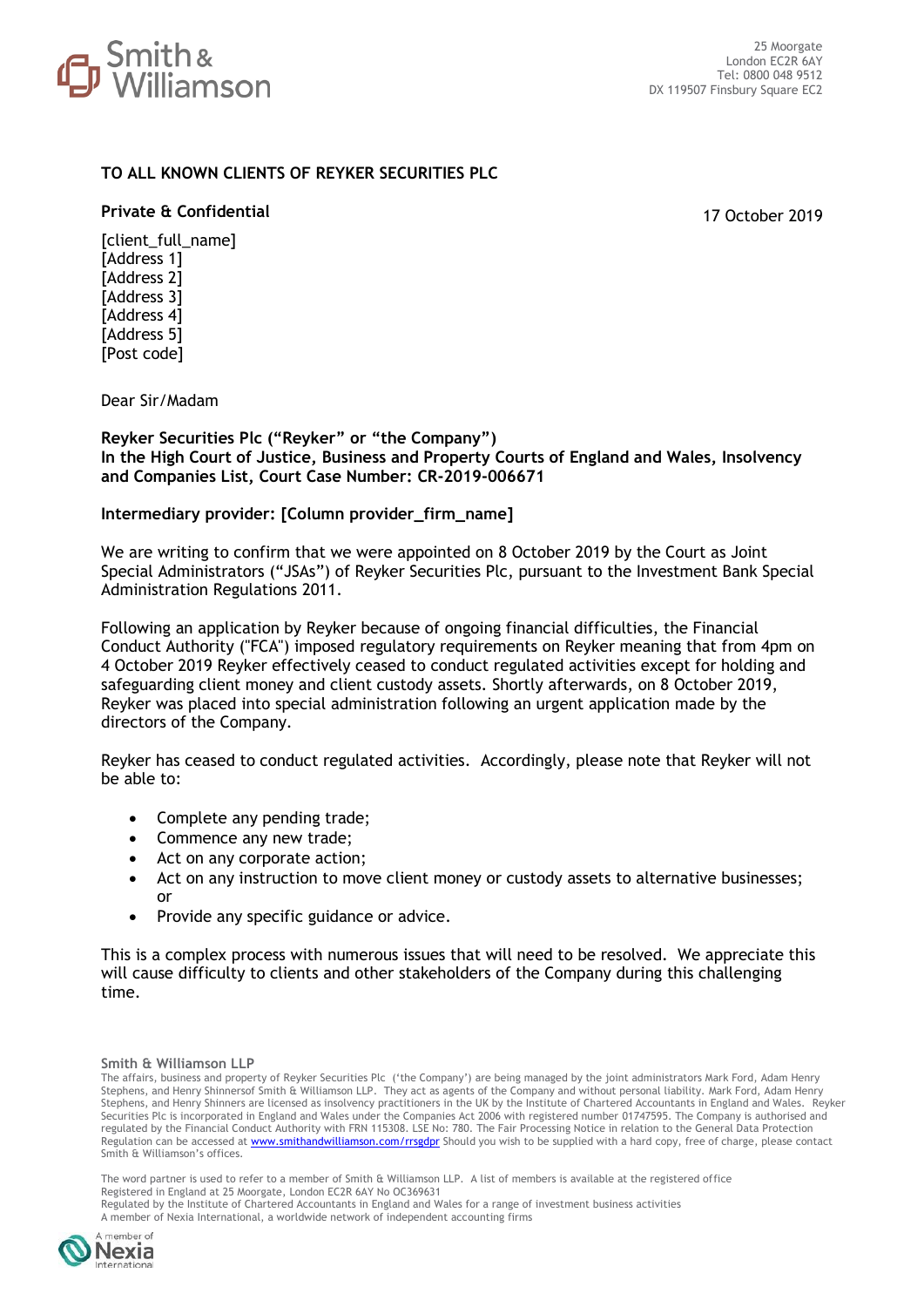Smith & Williamson Continued – Page 2 of 3

**The JSAs are currently considering the options for the business going forward, including a transfer of the whole or part of the business. Our priority is to facilitate an orderly and coordinated return of client money and client custody assets to clients in accordance with their interests to the fullest extent possible.** 

We are currently securing approximately £55million in segregated client money accounts and approximately £960 million in client custody assets. **It is our current understanding that there is no shortfall in client money or client custody assets as at 7 October 2019.** One of the special administrators' primary roles is to verify this position, and as we hope you can understand this will require the special administrators to assess the business, the client money and client custody assets held and take full control of clients' positions. This process will take some time and we are unable to comment on individual clients' positions until this process is concluded.

The JSAs are maintaining, under their oversight, the Company's operations in the City of London to assist this process.

#### **Continued On-line access to client portal**

The JSAs are working to ensure continued access to the existing client portal for clients. The portal will however, have limited functionality in the special administration given the Company's inability to trade. We are mindful that parties may currently be suffering an inability to access client holdings which may be a source of uncertainty and concern. We are doing everything we can to minimise disruption. It is intended that in due course the Reyker client portal will be used for the provision of statements specifically relating to the special administration.

We are aware that the client portal is experiencing heightened traffic and we are seeking means to bolster the current systems to deal with the increased level of activity. If you therefore have been unsuccessful in attempts to access the portal please try again later, when fewer parties may be seeking to access the systems.

Information on the portal will be based on the records the Company held immediately before the Special Administration commenced. This will need to be verified by the JSAs in due course and forms part of the initial reconciliation process.

#### **Return of client money and client custody assets**

At such an early point in our appointment, we cannot confirm the likely timings for the return of client custody assets or client money or their potential transfer to any third party who completes an acquisition of the Reyker business in due course. We will aim to provide further information on our proposals covering these matters in future updates.

#### **Potential eligibility for compensation**

We have already been in contact with the Financial Services Compensation Scheme ("FSCS") in respect of Reyker and will provide further guidance and information about the position of the FSCS in relation to the special administration of Reyker when we are able. General guidance and information in respect of the FSCS, including who it provides compensation to and for what, may be found on the FSCS website [www.fscs.org.uk/failed-firms/reyker-securities/](http://www.fscs.org.uk/failed-firms/reyker-securities/)